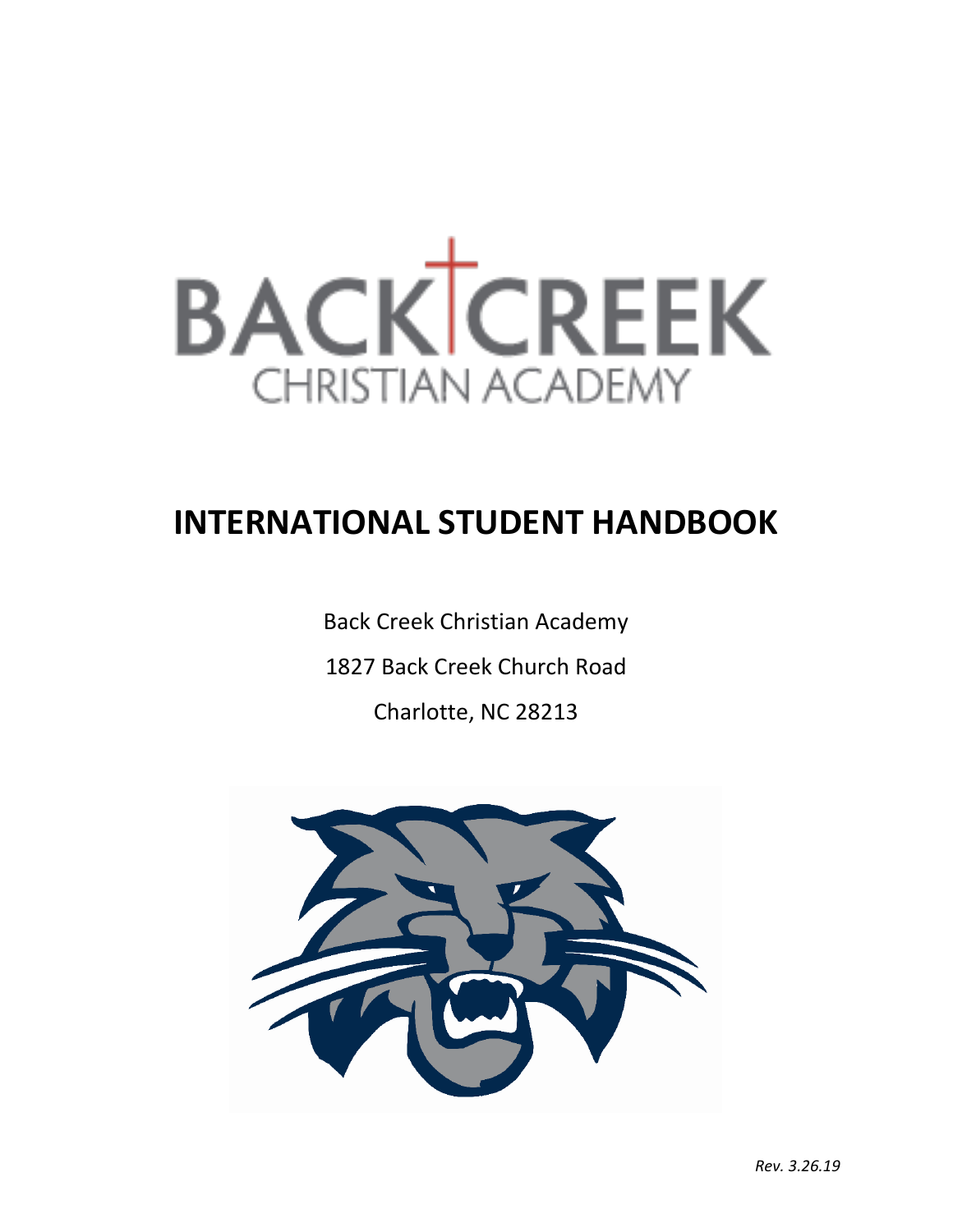

| ABOUT BACK CREEK CHRISTIAN ACADEMY<br><b>MISSION</b><br><b>VISION</b><br><b>PHILOSOPHY</b><br><b>CORE VALUES</b><br><b>NONDISCRIMINATION</b><br><b>GENERAL STUDENT HANDBOOK</b> | $\overline{2}$ |
|---------------------------------------------------------------------------------------------------------------------------------------------------------------------------------|----------------|
| <b>ADMISSIONS POLICY AND REQUIREMENTS</b><br><b>ADMISSIONS</b><br><b>REFUNDS</b><br><b>INSURANCE</b><br><b>IMMUNIZATIONS</b><br><b>RE-ENROLLMENT</b>                            | 4              |
| <b>STUDENT EXPECTATIONS</b><br><b>OFF-CAMPUS EVENTS</b><br><b>STANDARDIZED TESTING</b><br><b>RETURN TRAVEL</b>                                                                  | $\overline{7}$ |
| <b>HOST FAMILY POLICIES</b>                                                                                                                                                     | 8              |
| <b>ADDITIONAL POLICIES</b><br><b>MOTOR VEHICLE LICENSE</b><br><b>PROGRAM TERMINATION</b><br><b>RULES TO NOTE</b>                                                                | 10             |
| HANDBOOK ACKNOWLEDGMENT                                                                                                                                                         | 12             |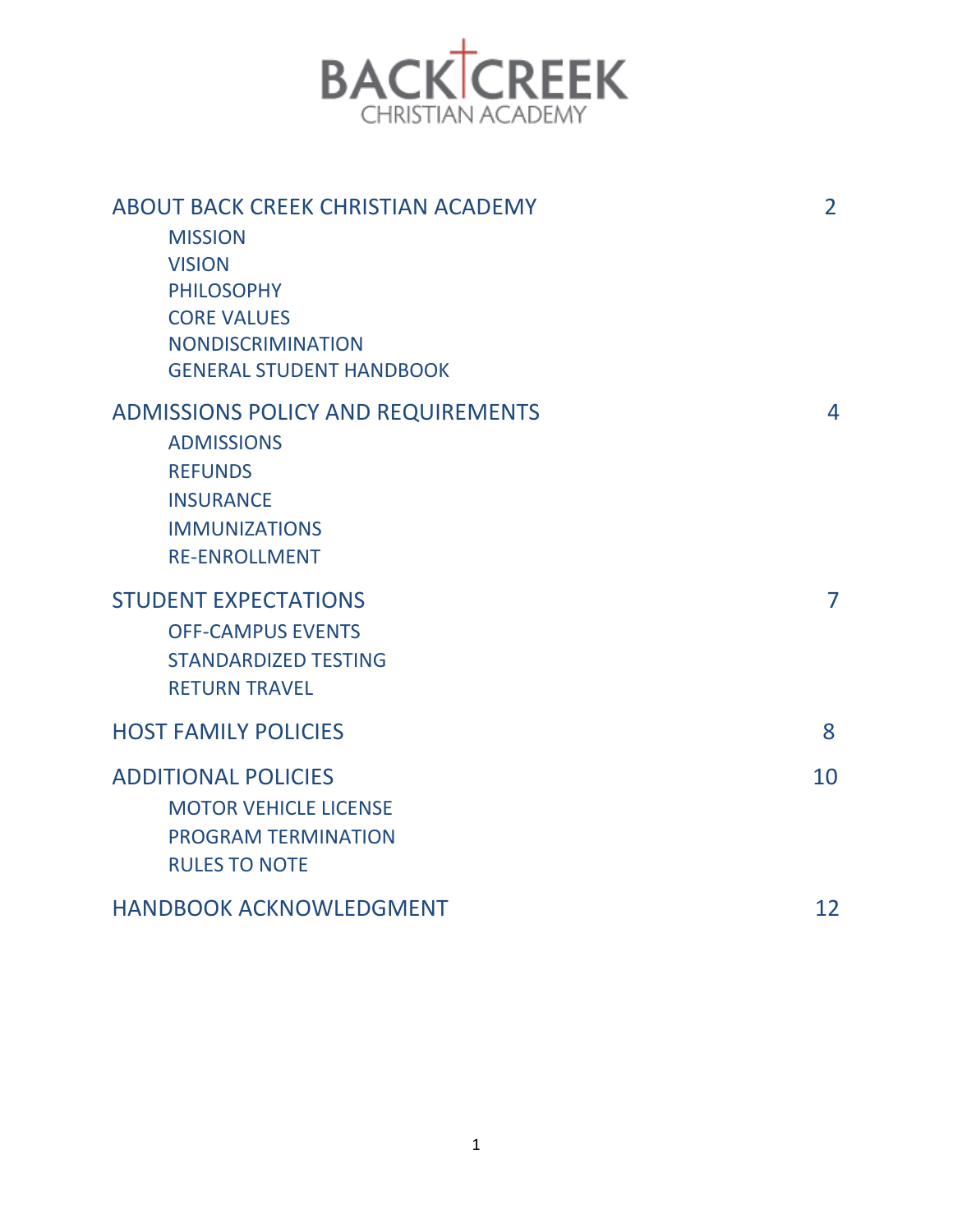

## ABOUT BACK CREEK CHRISTIAN ACADEMY

Back Creek Christian Academy first opened as an elementary school on the property of Back Creek Church in 1999, and quickly grew to include grades TK though 8. In 2014, BCCA launched their high school with a ninth-grade class, adding a grade each subsequent year. The first senior class is set to graduate in the spring of 2018, and every student in that senior class has been admitted into college. In the fall of 2018, BCCA will open their new campus on the property of Eastside Church, Charlotte, North Carolina.

Back Creek Christian Academy offers a distinctively Christian education rooted in the classical model. Students attend Bible classes and weekly chapel services, and participate in several service projects throughout the year. As a classical school, BCCA's course of study emphasizes literature, writing, and critical thinking. Smaller class sizes provide opportunities for conversation-based learning, as well as closer connections among students and teachers. Twice during the school year, students participate in short-term courses that focus on specific topics such as scientific innovations, human rights, and personal finance.

As an additional step in helping students prepare for post-high school endeavors, BCCA provides college preparation support. The PSAT is offered on campus each year, and a college counselor spends time with individual high school students, helping students identify colleges for which they are well-suited. The counselor provides guidance in applying to colleges, preparing for the SAT, and finding financial aid opportunities. Also, high school students visit various college campuses each year, and several college representatives visit students at BCCA.

## *Mission Statement*

Back Creek Christian Academy strives to prepare students, faculty, parents and staff to use their unique gifts to serve God in an ever-changing world by providing an excellent academic education founded on the unchanging principles and perspectives of the Bible and presented in a structured and yet nurturing environment.

## *Vision Statement*

The vision of Back Creek Christian Academy is to equip students to display and defend Truth by teaching them using a classically designed curriculum that emphasizes the Lordship of Christ over both their hearts and their minds.

## *Philosophy Statement*

• Back Creek Christian Academy exists to spread the Gospel to children and families (Matthew 28; 18-20). We believe that children are God's creation and that we must honor them and Him by teaching them according to God's Word, and that all aspects of the instructional environment must be founded on the absolute truth of the Bible.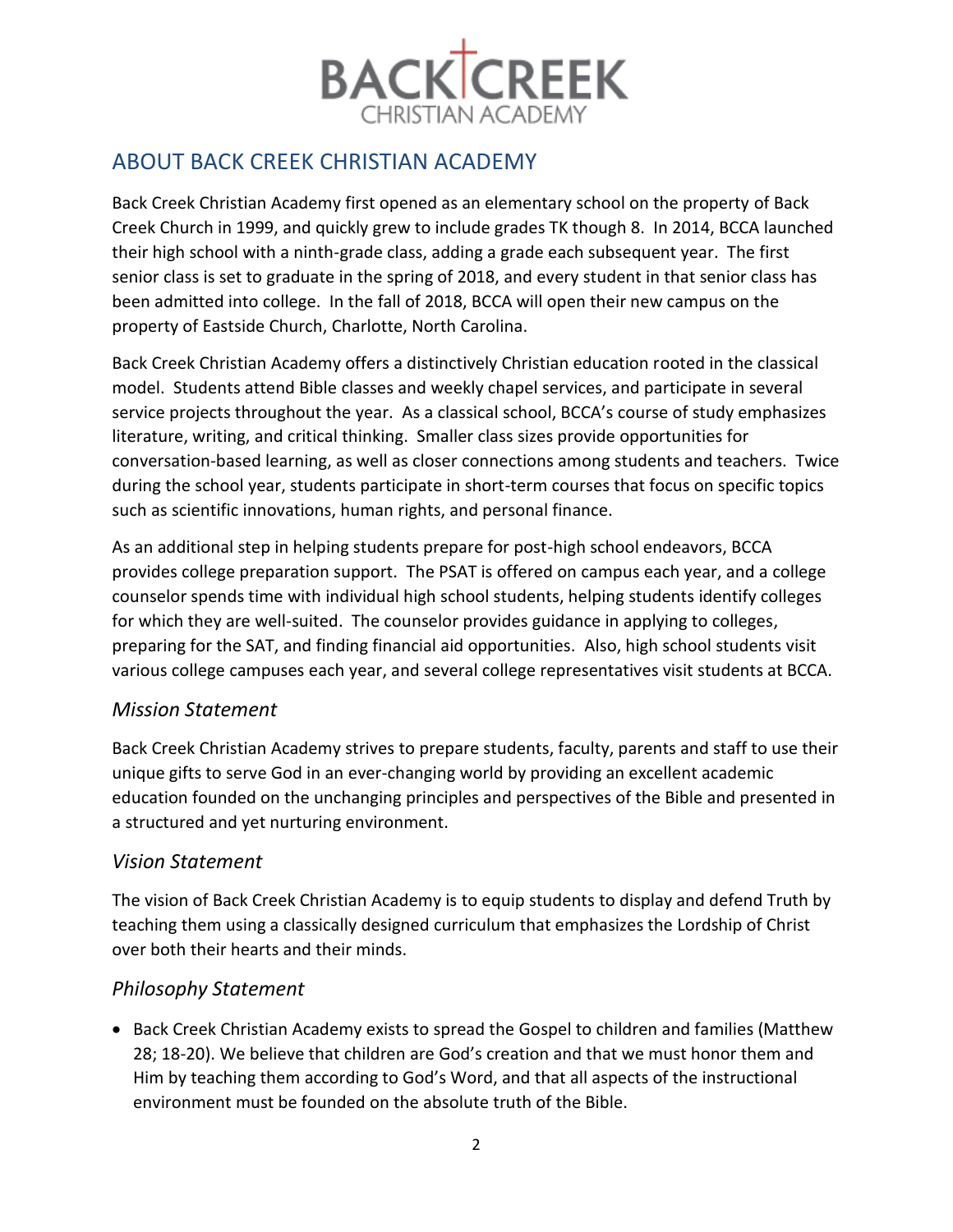

- We believe that God's character is revealed not only in His Word, but also in every facet of the creation. Therefore, we teach that all knowledge is interrelated and can instruct us about God himself.
- God wants us to love Him with our minds, as well as with our hearts, souls and strength (Matthew 22:37). Therefore, we seek to individually challenge children at all levels and teach them how to learn, using a classical design that is developmentally appropriate.
- We want to help parents teach their children that all they do should be done "heartily as unto the Lord" (Col. 3:23). Therefore, we seek to encourage high-quality academic work and maintain high standards of conduct with the understanding that as an authority we will "give account" on behalf of our students (Hebrews 13:17).
- We believe that children should be trained to see the world from a biblical perspective. We believe that the school should partner with parents to assist students in developing personal values and intellectual scholasticism rooted in the absolute truth of God's Word and to give them the opportunities to demonstrate these values in their interactions with others (Colossians 2:6-8; I Timothy 4:12).

## *Core Values*

- We value the Word of God as an integral part of education.
- We value an education that challenges the mind of the learner.
- We value the uniqueness of children who are created in the image of God.
- We value service to God through both internal and external community concerns.
- We value creating a learning environment that optimizes spiritual, mental, and physical growth.
- We value community within the school environment that supports parents in the education of their children.

## *Notice of Nondiscriminatory Policy as to Students*

Back Creek Christian Academy admits students of any race, color, national and ethnic origin to all the rights, privileges, programs, and activities generally accorded or made available to students at the academy. It does not discriminate on the basis of race, color, national or ethnic origin in administration of its educational policies and other school-administered programs.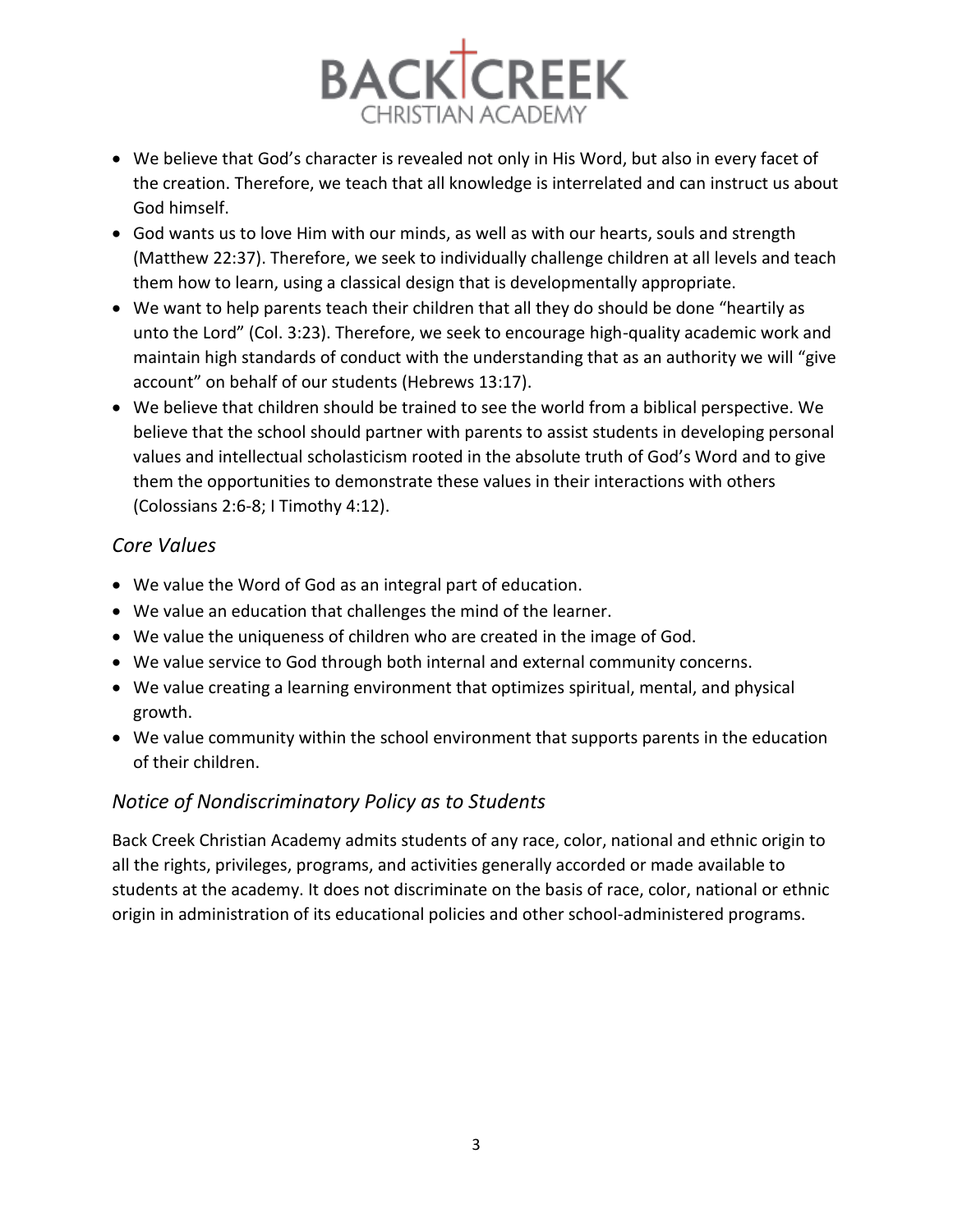

## *General Student Handbook*

BCCA's general Student Handbook is available at [http://www.bccaschool.org/wp](http://www.bccaschool.org/wp-content/uploads/2016/08/BCCA-Student-Handbook-2016-17.pdf)[content/uploads/2016/08/BCCA-Student-Handbook-2016-17.pdf.](http://www.bccaschool.org/wp-content/uploads/2016/08/BCCA-Student-Handbook-2016-17.pdf) In addition to the International Student Handbook, international students are responsible for reading the general Student Handbook, and for having the student's parents sign the Student Handbook Parent Agreement Form located at [http://www.bccaschool.org/wp](http://www.bccaschool.org/wp-content/uploads/2016/09/Handbook-Form.pdf)[content/uploads/2016/09/Handbook-Form.pdf.](http://www.bccaschool.org/wp-content/uploads/2016/09/Handbook-Form.pdf)

# ADMISSIONS POLICIES AND REQUIREMENTS

Back Creek Christian Academy's International Student Program seeks to provide a Christian classical education for students of other nationalities while broadening the multi-cultural perspective of its teachers and domestic students.

BCCA's International Student Program began in 2016 and has welcomed students from countries including Bolivia, China, Ivory Coast, and Vietnam. Additional English support is available to students through ESL classes and online coursework. International students are encouraged to participate in extra-curricular activities such as athletics, school drama performances, and social activities.

## *Admissions*

Once a student has been admitted to Back Creek Christian Academy, and required tuition and fees have been submitted, BCCA will issue the student's I-20. Upon receipt of the I-20, the student is to schedule an appointment with the US Embassy in his or her country. For that appointment, the student will need the following:

- I-20
- Acceptance letter from BCCA
- Passport
- I-901 (Receipt for payment to SEVIS; see Study in the States website at [https://studyinthestates.dhs.gov.](https://studyinthestates.dhs.gov/))
- Designated School Official contact information
- Two passport photographs
- Two copies of BCCA Power of Attorney (to be notarized)
- BCCA Enrollment Contract (to be notarized)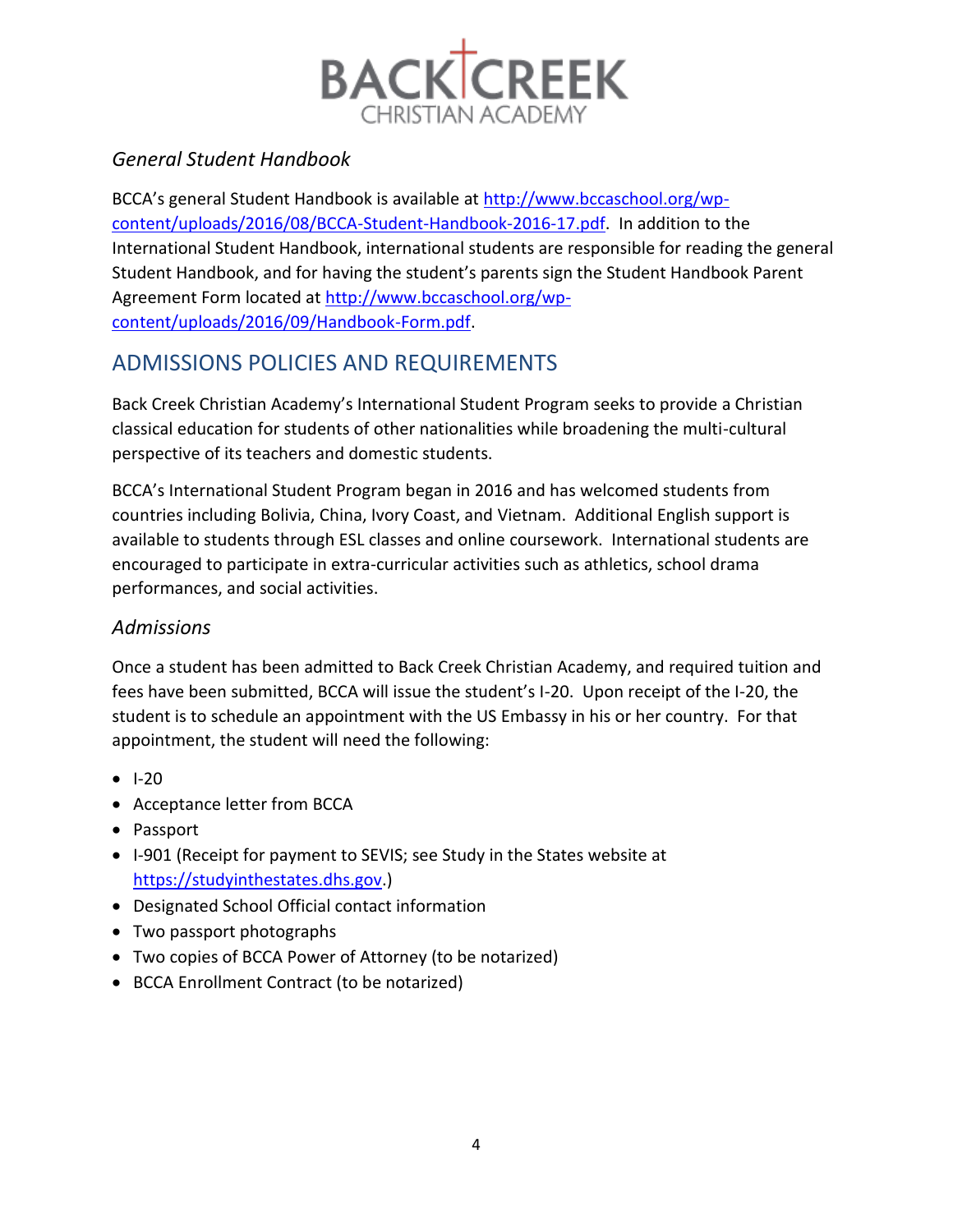

Students who have been admitted to Back Creek Christian Academy must submit all required documentation and fees upon or prior to arrival in the United States unless otherwise specified. In addition to supporting documents for application, required documentation and fees include the following:

- First semester tuition and fees
- Record of Immunizations
- Enrollment Contract
- Power of Attorney
- Proof of Medical Insurance
- Photo and Video Release
- BCCA Honor Code
- Technology Use Agreement

The need for additional documentation will be communicated to the student and parent if necessary.

For arrival in the United States, students must have the following:

- Passport
- I-94
- F-1 Visa
- Contact information for a BCCA Designated School Official

These documents are to be kept in hand, not checked with luggage.

After the student receives the F-1 Visa, issued by the US Embassy, the student is to contact BCCA and arrange dates available for travel to the US. Students are not to make any travel arrangements until an arrival date has been approved by BCCA.

For further information, please visit the Study in the States website at [https://studyinthestates.dhs.gov.](https://studyinthestates.dhs.gov/)

#### *Refunds*

Refunds will not be granted under any condition in which the student, of his or her own initiative, transfers his or her I-20 to another school or program, nor will refunds be granted should the student be removed from BCCA for school rules and requirements violations, academic failure, behavioral issues, legal infractions, host-home violations, or any other behavioral issue.

If for any reason the student is denied an F-1 Visa by the US Embassy, BCCA will refund pre-paid tuition, less \$1,500 for administrative costs.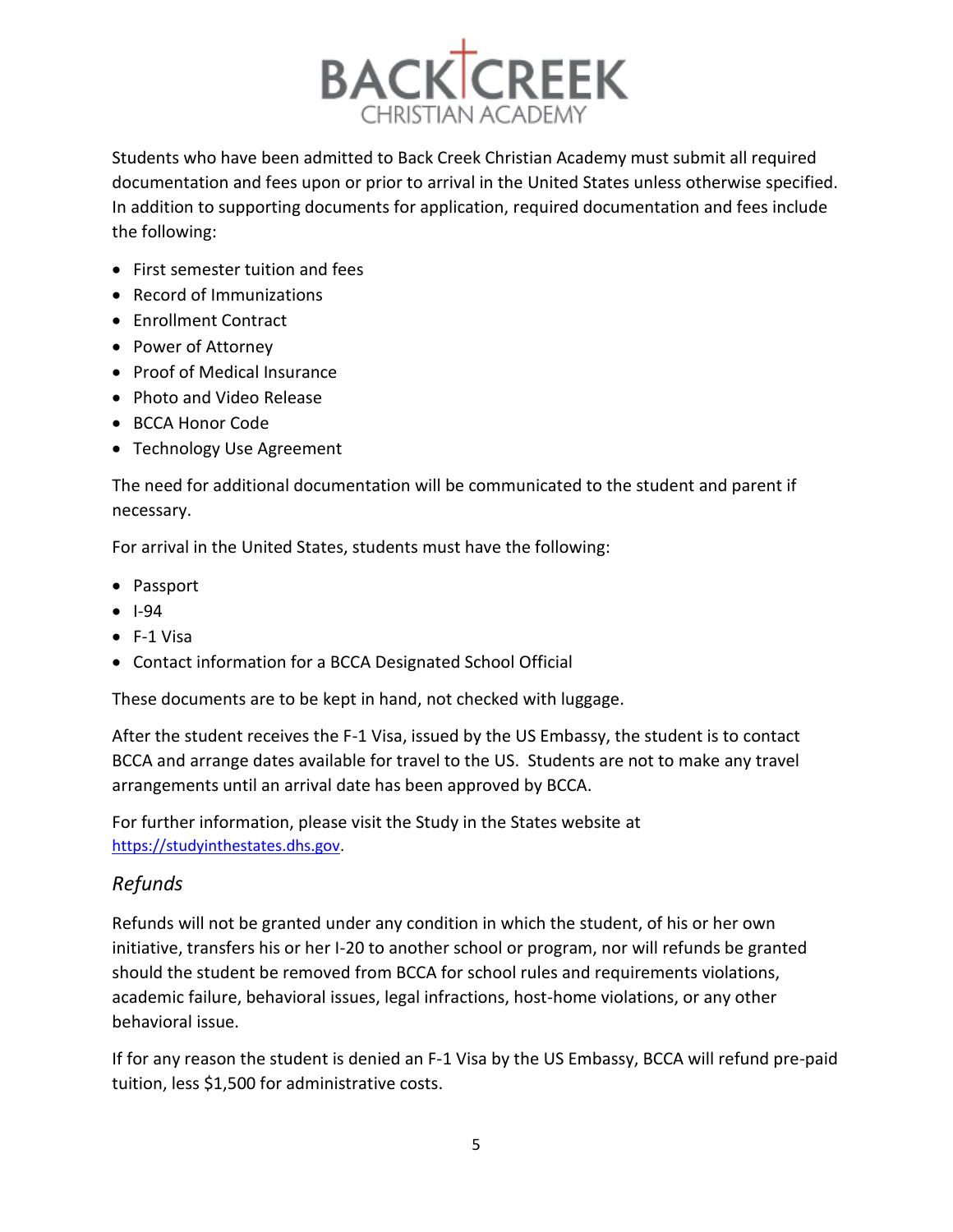

Once the student had been enrolled, any remaining tuition for the academic year must be submitted to the BCCA Business Office by August 1 of that school year. Any withdrawal notices must be made in writing 30 days before the first day of school.

#### *Insurance*

Back Creek Christian Academy requires that each international student maintain valid health insurance coverage for the duration of his or her time in the United States as a student of BCCA.

Students residing with a host family are required to purchase an insurance policy available through Independent School Management (ISM). Information regarding these insurance plans is included with the International Student Enrollment Packet.

Students residing with verified family in the United States are required to show proof of insurance provided by a registered company based in the United States.

- The coverage must be effective no later than the date of the student's arrival to the United States.
- Coverage must not be allowed to lapse at any time while the student is in the United States as a student of BCCA.
- The student's insurance card must be kept in the student's possession for the duration of the student's time in the United States as a student of BCCA.
- A copy of the student's insurance card both front and back must be submitted to BCCA two weeks before the student's arrival in the United States.
- A copy of the student's insurance card both front and back must be provided to the student's host family upon the student's arrival in the United States.
- The student must accept full responsibility for all financial healthcare obligations, including those not paid by the student's insurance provider, while the student is in, or traveling to and from, the United States.

Neither Back Creek Christian Academy, nor the faculty or staff of BCCA, nor the student's host family, nor any affiliates of BCCA will be held responsible for any healthcare related cost of the student. Failure to maintain appropriate health insurance, or allowing a lapse in health care coverage, constitutes a violation of the student's Back Creek Christian Academy Enrollment Contract, and may result in the student being dismissed from Back Creek Christian Academy, as well as cancellation of the student's United States visa.

## *Immunizations*

Each student must have an official record from a registered physician's office or hospital of current immunizations required for entry into a United States school. The following vaccinations are required: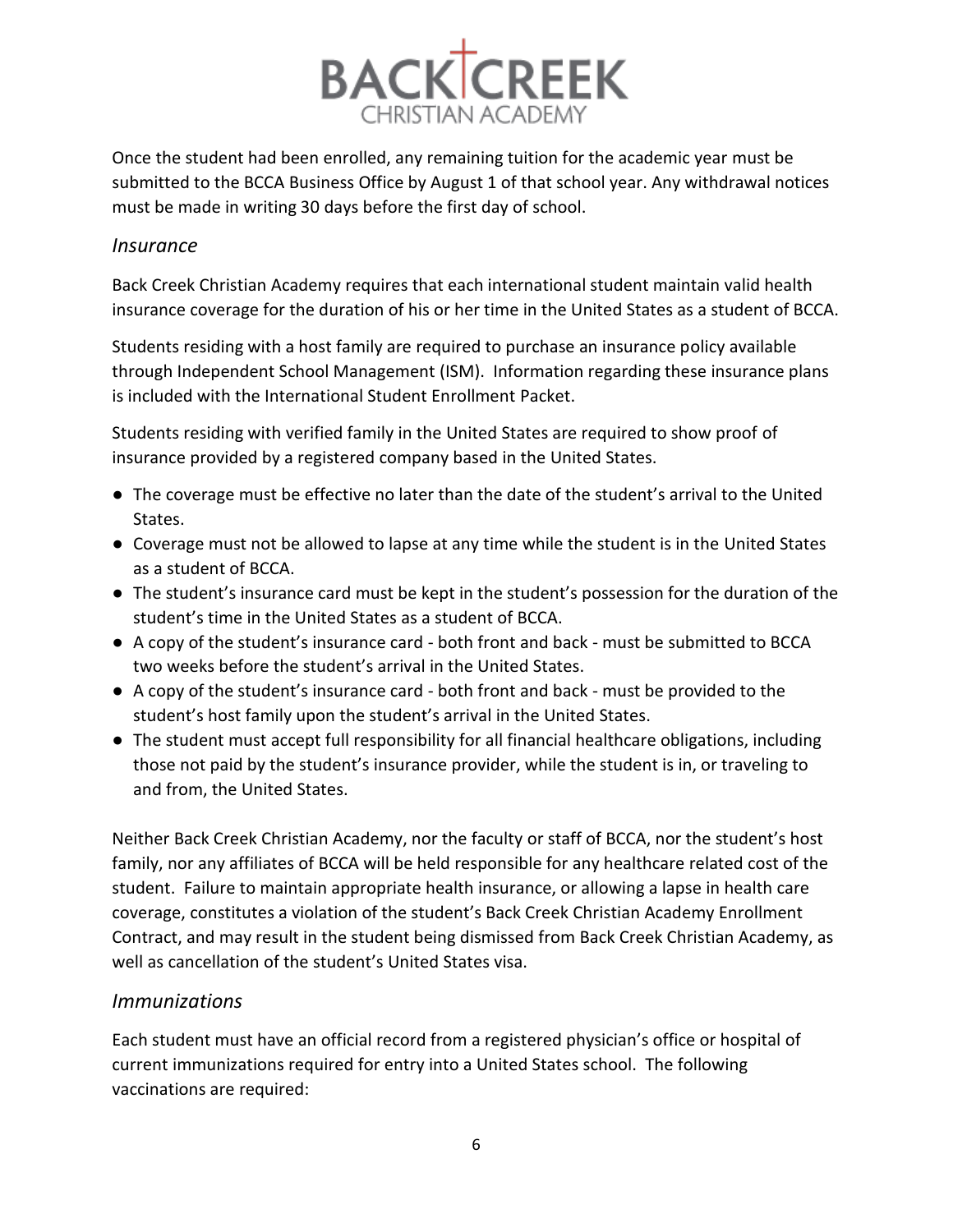

- Hepatitis A
- Hepatitis B
- Influenza
- Influenza Type B (Hib)
- Measles
- Meningococcal
- Mumps
- Pneumococcal

## *Re-enrollment*

Re-enrollment for the following school year is open to current students at or near the start of the second semester. In order to be guaranteed a spot for the following year, students must complete their re-enrollment forms and pay the appropriate re-enrollment fee by the designated deadline. International students who have not re-enrolled within 15 days of the end of the school year will have their I-20 / F-1 Visa status terminated.

# STUDENT EXPECTATIONS

## *Off-Campus Events*

Students are encouraged to participate in activities that extend beyond the typical school day. Each fall, students attend a three-day, two-night retreat, during which students participate in various social activities, peer-group competitions, and chapel services. Additional spring trips to locations of historical importance are also scheduled during select school years. These trips provide outstanding opportunities for developing friendships and for strengthening historical and cultural awareness. Thus, international students are expected to participate in these events, as well as other off-campus trips throughout the year.

## *Standardized Testing*

All BCCA students, grades 1-12, take the Terra Nova each spring. The Terra Nova is a national test built from the former California Achievement Test. International students participate in this test, and each student's scores are a part of the student's cumulative file. These scores do not directly affect college admissions. No additional cost is incurred for this testing.

The PSAT is administered each year on the BCCA campus for students in grades 9-11. A BCCA college counselor reviews students' PSAT scores and works with students in preparation of the SAT. No additional cost is incurred for this testing.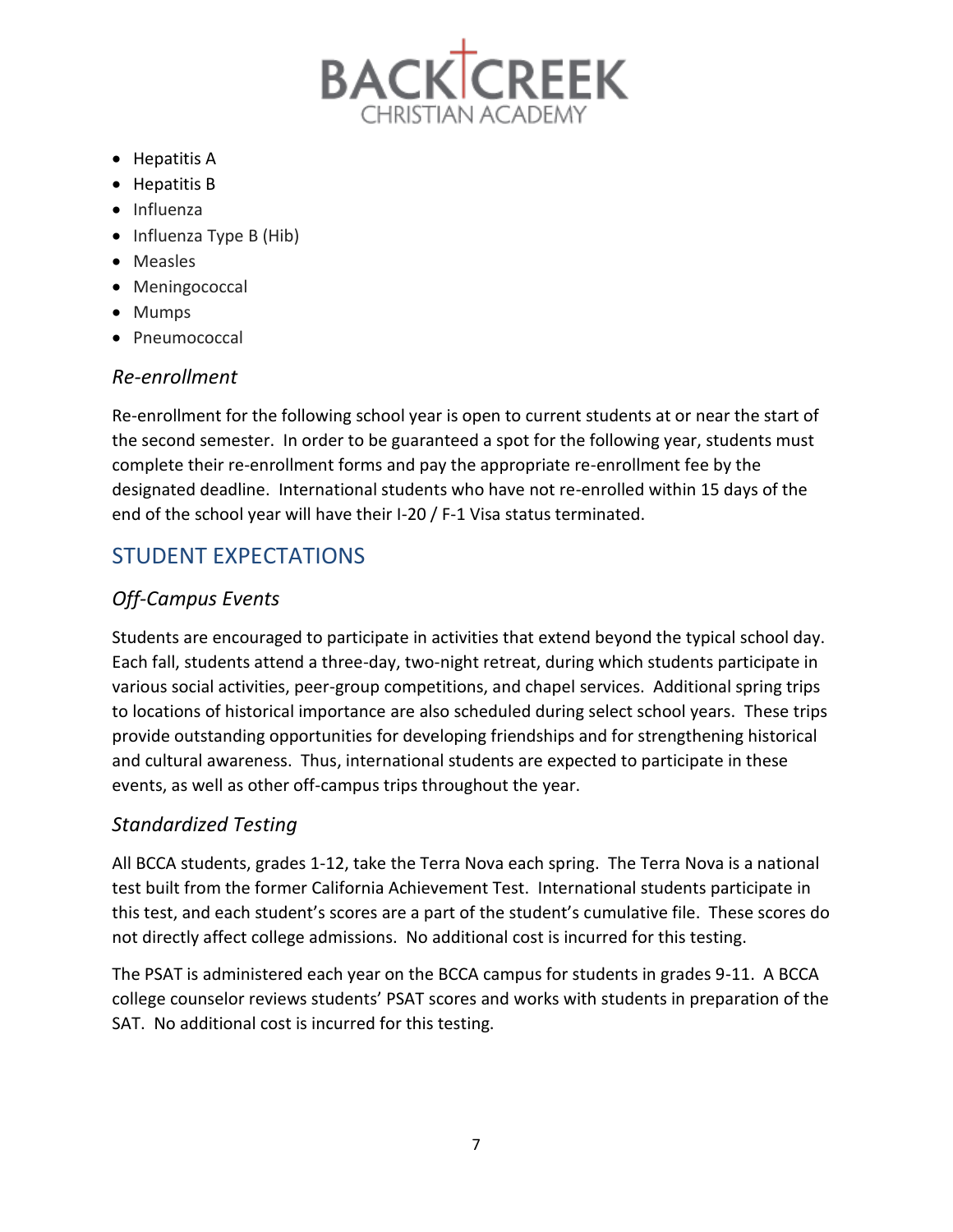

The SAT is administered at various times throughout the school year, usually on Saturdays, at locations not on BCCA's campus. BCCA's college counselor communicates testing dates and locations with students, but is not part of the testing process. Students are responsible for registering for the SAT and for arranging travel to the testing site, as well as paying the additional cost of the test.

## *Return Travel*

Students wishing to return home during school breaks should coordinate travel with BCCA administration in advance. Students are expected to arrange travel times that do not interfere with their academic schedules or exams. Students should plan to return home over summer break, unless they are residing with family in the United States. Students are required to keep their F-1 Visa documentation with them at all times and are responsible for acquiring the endorsement of a Designated School Official before traveling. All costs of travel are the direct responsibility of each student and is in no part included in any money paid to BCCA.

## HOST FAMILY POLICIES

Tuition and additional fees for International Students at Back Creek Christian Academy do not include fees for homestay with a host family. International students not residing with family relatives are to reside with host families approved by BCCA Administration.

- The host family is to receive monthly stipend payments in the amount of \$800 for the duration of the student's stay.
- Payment is to be made by the student or the student's family directly to the host family.
- If the student is away from the host home, the stipend payment may be reduced by \$200 per full week the student is away. (A minimum of five consecutive nights away is required to constitute one full week away.)
- The homestay fee guarantees the student will receive required room and board accommodations, including three meals per day, and general transportation. The homestay fee does not provide for the student's personal spending money, school supplies, activity fees, medical payments, school hotlunches, alternative transportation, cell phone service, or any other money beyond general room and board. (A list of general homestay provisions is provided in the document School Covenant: Host Family and Visiting Student, copied below.)
- Students, student families, host families, placement agencies, or other interested parties are not permitted to negotiate higher or lower stipend amounts without direct consent of BCCA Administration.

Failure of the student to adhere to the terms of the International Student Program Homestay Policy, or to the terms of other BCCA policies, may result in the dismissal of the student from Back Creek Christian Academy, and the cancellation of the student's I-20 status.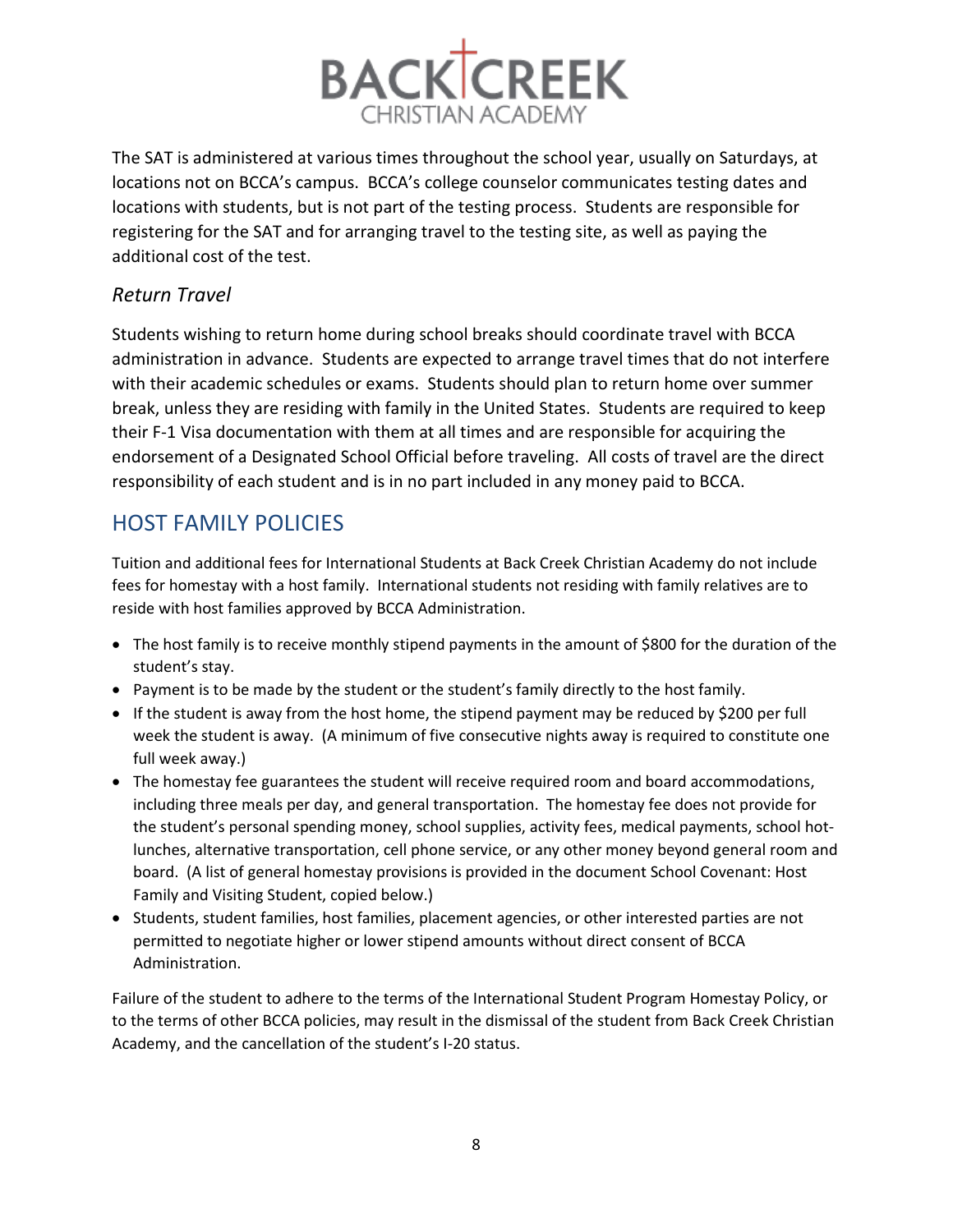

Students residing with host families in the United States are required to agree to the following policy:

The Host Parents covenant with the Visiting Student and BCCA to:

- Provide for the Visiting Student's physical needs by:
	- $\circ$  using the Visiting Student's stipend to fully cover rooming, three adequate meals per day, and transportation to and from school;
	- o providing a home atmosphere of reasonable comfort and privacy;
	- $\circ$  facilitating opportunities for the student to shop and purchase supplies and clothing when necessary;
- Provide for the Visiting Student's educational needs by:
	- $\circ$  providing a home environment conducive to the completion of educational studies;
	- o ensuring the student is in school every day except in the case of illness;
	- o helping the student secure necessary school supplies;
	- o attending parent-teacher conferences and other meetings necessary for the student's success;
	- o making tutoring sessions possible when needed;
	- o supporting disciplinary actions taken by the school;
	- o refraining from the discussion of issues concerning the Visiting Student with other families;
	- o supporting the school's standard procedures for addressing academic and behavioral concerns;
- Provide for the Visiting Student's social and emotional needs by:
	- o allowing the Visiting Student to spend time with friends on weekends or holidays;
	- $\circ$  allowing the Visiting Student to have regular contact with his or her family, friends, and sponsoring agent;
	- $\circ$  providing or otherwise arranging transportation for the Visiting Student to various locations and activities when practical and possible;
	- $\circ$  attending games, school programs, and other events in which the Visiting Student is a participant when practical and possible;
	- $\circ$  inviting and allowing the student to accompany the Host Family out of the home.

The Visiting Student covenants with the BCCA Host Parents to:

- Be respectful of the Host Parents' home by:
	- $\circ$  cleaning up behind himself or herself in shared areas such as the kitchen and bath;
	- o keeping his or her laundry done on a weekly basis;
	- o cleaning his or her room on a weekly basis;
- Be respectful of the Host Parents' time by:
	- o communicating directly and in person when possible;
	- o ceasing the use of communication devices and social technology by 10:00pm;
	- o Refraining from the use of speaker phone unless necessary;
	- o arising by 9:00am on weekends and holidays;
- Be respectful of the Host Parents' finances by:
	- $\circ$  using personal money for items beyond housing, food and meals provided by the host parents, and transportation to and from school;
- Demonstrate care for Host Family children by: o respecting the privacy of the children;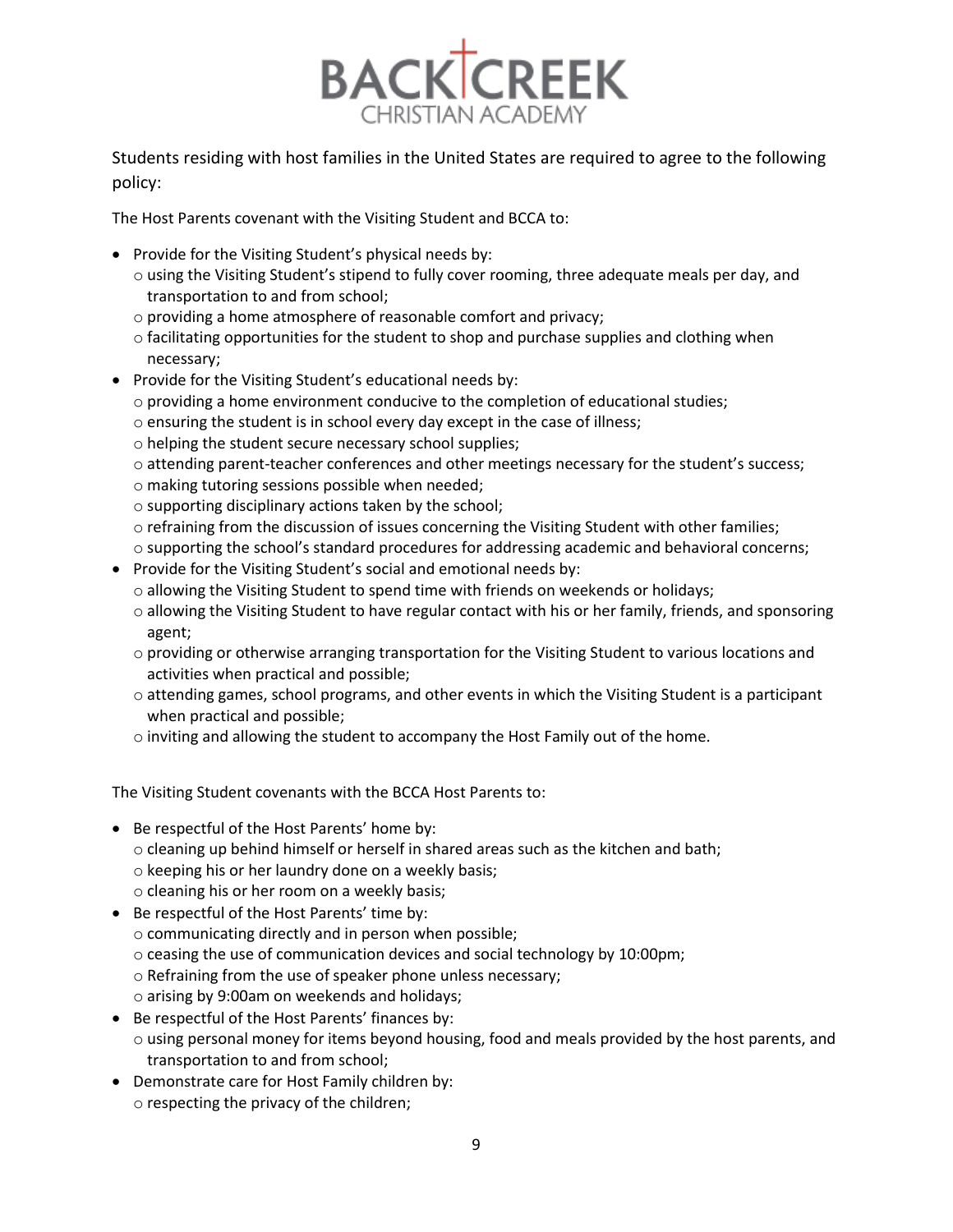

o supporting the interactions of the parents and children;

- o refraining from loud talking and disruptive behavior while the child is in bed or sleeping;
- Demonstrate school dedication by:
	- o completing school assignments on time and with excellence;
	- o honestly attempting to maintain least a C average.

# ADDITIONAL POLICIES

## *Motor Vehicle License*

Due to risk of liability, international students are not allowed to operate any motor vehicle, nor participate in any driver's education courses, while in the United States as students of Back Creek Christian Academy. Exceptions may be made only for an international student who resides with family members if those family members also maintain documented legal guardianship of the student. Documentation of legal guardianship must be submitted to BCCA Administration, and consent of BCCA Administration obtained, before the student may pursue motor vehicle licensure.

## *Program Termination*

Back Creek Christian Academy reserves the right to terminate program participation for the violation of any program, residence, local, state, or federal rules, or when a student's mental or physical health (as determined by a physician or BCCA administration) is in jeopardy. If necessary, program termination will result in the loss of all program fees and require that the student return to his or her home at the student's own monetary expense.

## *Rules to Note*

Any infraction of the following rules will result in immediate dismissal from BCCA and the termination of the student's I-20 / F-1 Visa status.

- Students must abide by all laws of the United States.
- Students may not buy or drink alcohol.
- Students may not use drugs for any non-medical reason. Some examples of illegal (nonmedical) drugs are marijuana, cocaine, LSD, methamphetamines, etc.
- Students may not smoke or use tobacco at school.
- Students are not permitted to hitchhike.
- Students are not permitted to purchase, carry, or use firearms or any other weapons, under any circumstances.
- Students are not allowed to hold part-time jobs. A non-immigrant alien who accepts paid employment is subject to deportation.
- Students are not permitted to operate any motor vehicle except in compliance with BCCA's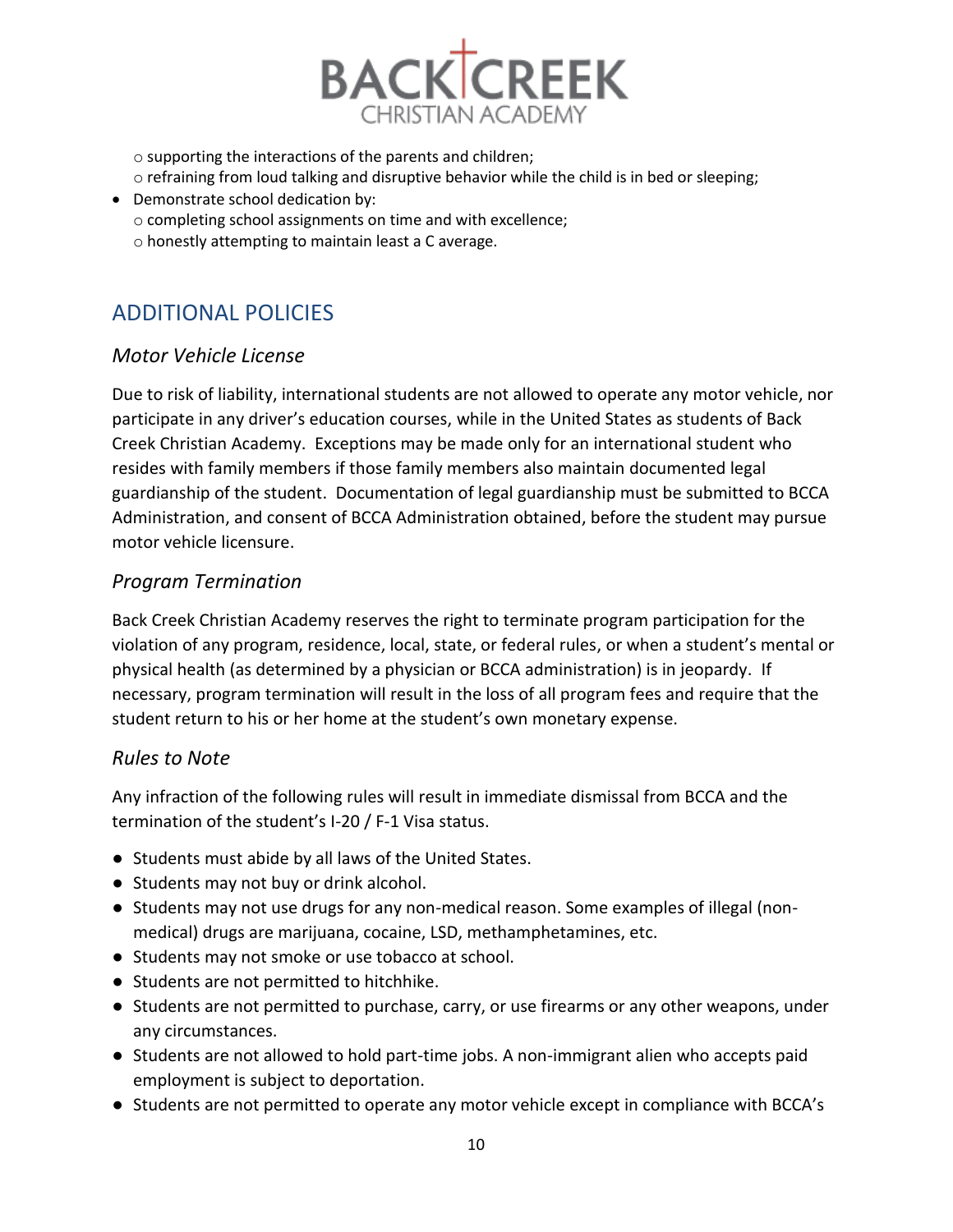

International Student Driver Policy.

- Students are not permitted to steal or otherwise take without direct and appropriate permission any item or property of others.
- Students are not participated to commit acts of vandalism.
- Students are not permitted to have sexual relations with any person.
- Students are not permitted to possess or otherwise view pornographic material of any kind.